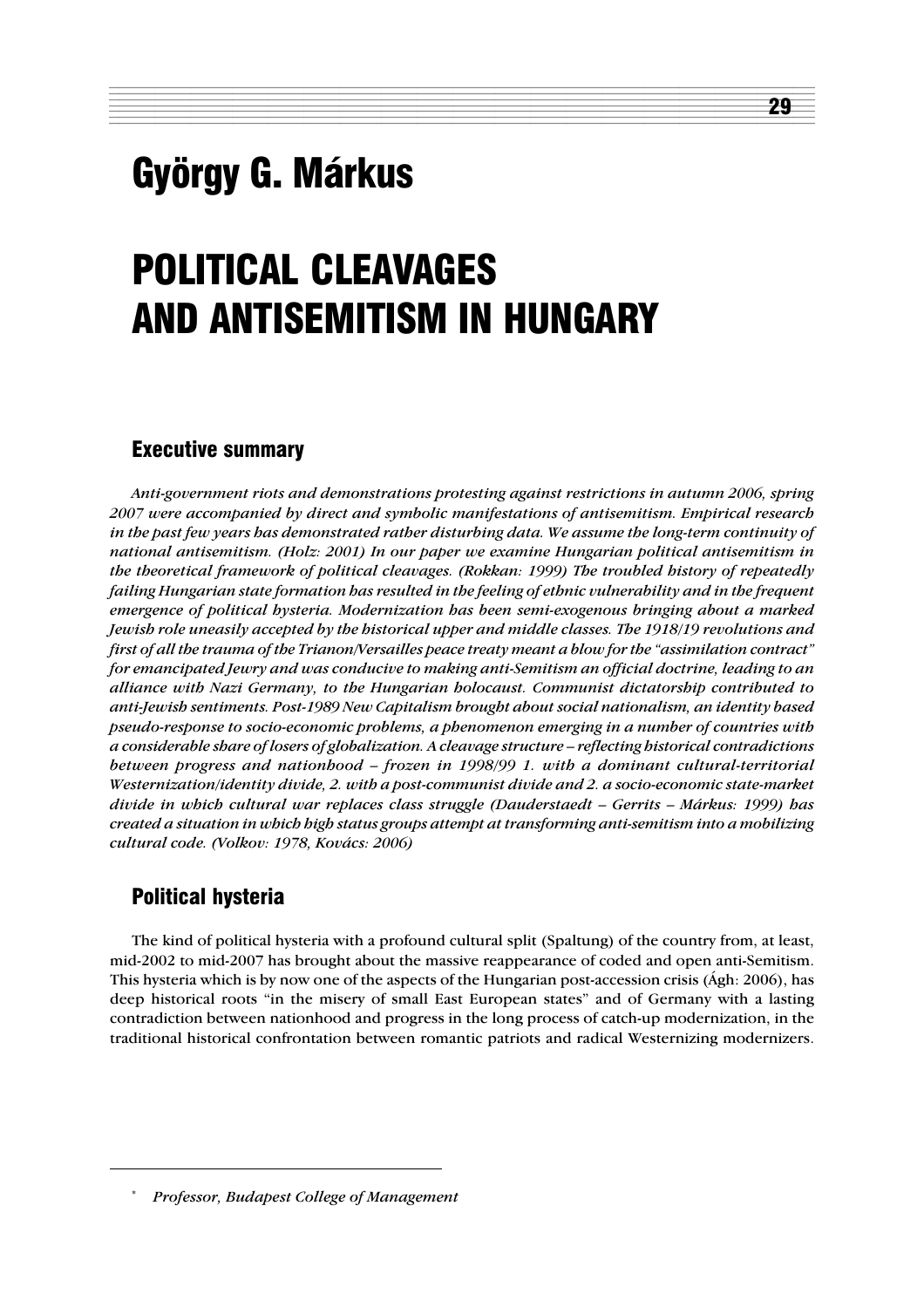In the course of centuries, the political communities in these countries have repeatedly brought about – and this is the actual syndrome in Hungary –

- n the lack of realism
- n the lack of problem solving capacity
- n disproportional self-assessment
- n disproportional response to external effects. (I. Bibó: 1986)

It is worth while to note that analogous socio-pathological traits could be found for Austria, both countries surviving analogous collective traumas. Erwin Ringel, a psychiatrist by profession traced xenophobia and intolerance to a mixture of complexes of superiority and inferiority making "the wounded soul of Austria". (Ringel: 2002)

The presence of a so called 'Jewish question' is one of the traits of a culturally cleaved society in Hungary (torn politically from above) with two identity-centered camps, those of Westernizers and of national traditionalists, of openness and of closedness (with an increasing segment of people turning apathic towards politics and ideology). Political hysteria – contaminating people in both blocs — has been accompanied in Hungary, too by the special role of *modern national antisemitism* (as described by Klaus Holz: 2001). This is the situation at least since the 2002 bitter and bewildered electoral campaign with mass mobilization resulting in the tight victory of the Westernizing social democrats and liberals and in the defeat of right wing Fidesz (Federation of Young Democrats – Hungarian Civic Federation) whose leader declared the *concept of two Hungary-s: one genuinely national, the other not.* As for the country of Christian Hungarianhood he pointed out: one is the camp, one is the flag. The nation – he told – cannot be in opposition. Following the repeated defeat in the spring of 2006 he added a major point: stinking foreign money would not undermine Hungarian solidarity. (Márkus: 2006) This implies not less that the boundaries between mainstream and radicals within the national-Christian camp are blurred and that the populist right is hardly distinguishable from the populist left. This was clearer than ever during the 2006 autumn riots and anti-government demonstrations. Árpád-striped flags, the symbol of the fascist arrow-cross movement – taking over the state in late 1944 – have been massively, demonstratively present both in Fidesz-organized events and in the course of 'spontaneous' actions. The Fidesz demonstrations and the upheavals of the right wing 'lunatic fringe' – encouraged and instrumentalized by that party with the openly declared objective of overturning the government – were the consequence of a catastrophic budgetary situation in front of the Maastricht convergence imperatives and were due to the restrictions foreseen by the reelected left wing government. All that was suppressed in the messages of the electoral campaign of the Socialists and the Liberals. Neither the measures, nor their acceptance strategies were properly prepared and communicated. The protest, focusing on a secretly taped and publicized speech of Prime Minister Gyurcsány (... we were lying and doing nothing...) was steered to centre on morality and 'the betrayal of the nation'. This was an ample evidence of *cultural politics* (Lipset : 1969) dominating political life for at least two decades, if not for centuries: the elevation of pragmatic, economic policy issues to the level of Weltanschaung, of cultural identity and moral. As we heard the rightist/! / slogan so often: privatizations were selling out the country to foreigners. (Márkus: 2006)

This flaming-up of political hysteria made – speaking with B. Brecht – the womb fertile for giving rebirth to antisemitism. That attitude has not been, however, new neither in post-communist Hungary, nor in the region.

#### Some empirical data on antisemitism in Hungary

The surveyed share of self-declared *right extremists* in 2006 was **12** (doubled in one year), *among young people more then 27 %.* (data received from Pál TAMÁS). Xenophobia in general also reached very high values by 2007. According to a recent survey by TÁRKI 29 % would not let a single immigrant into the country, 10 % would let all asylum seekers in. Out of the selecting 61 %, 77-87 % would not let the Chinese, the Arabs, the Russians or the Rumanians in. Even the fictive "Piresians" would be rejected by 68%. (www.tarki.hu)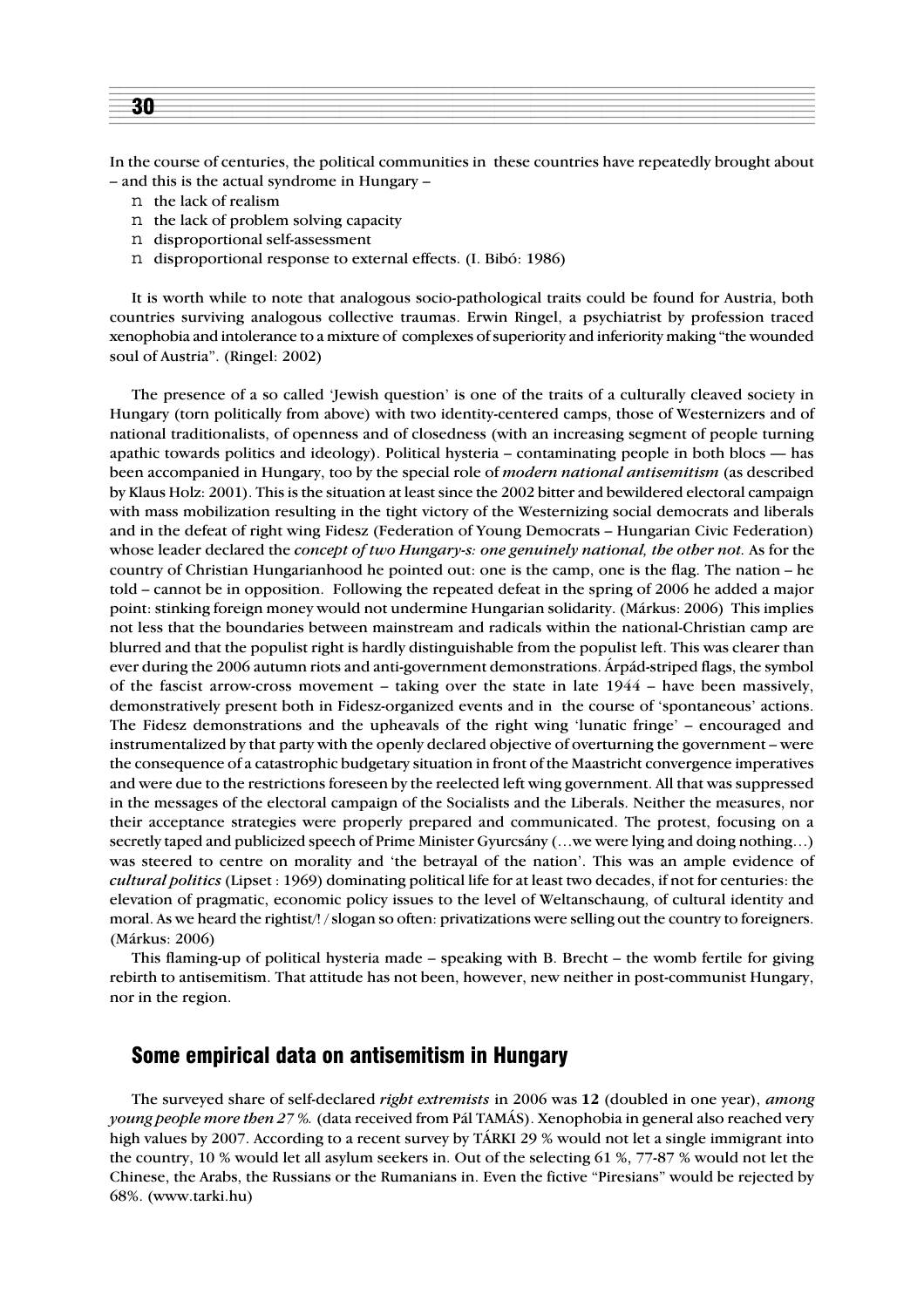The antisemitism research conducted by András KOVÁCS in the mid-nineties **found**

- 29 % non-anti-Semites
- 17 % 'simple' anti-Semites
- 8 % 'hard' antisemites (corrected later to over 10%)
- 32 % stereotype-thinkers (the Shylock-Jew)
- 14 % unidentifiable (Kovács 1999)

In *2002* (Enyedi et al.: 2004) three types of antisemitism were identified:

- n Christian antijudaism 17 18 %
- n Discriminative antisemitism 19,5 %
- n Political antisemitism 42,5.

**Political antisemitism — 'rationalizing' anti-Jewish sentiments —** involved among others agreement (and/or not knowing) with the following statements in %:

- n Jews profited even from their persecution
- 34 (20)
- n Jews control the press and the media
- 34 (24)
- n Secret Jewish plot to steer political and economic processes 22 (41)
	- They were who really profited from regime change 22 (23).

*As to the Holocaust: 57 % stated that Hungarians suffered as much as Jews in WW2 (14 % did not know).1*

- As to the intensity of *political* antisemitism, it was pointed out:
- n It was much stronger in Budapest, than in the country-side,
- n Right-left partisan sympathies played an important role, Fidesz and far right (MIÉP) sympathizers being more hostile to Jews,
	- Education, age and even status played a minor role.

András Kovács's findings confirm that on one hand, radical nationalism (Klaus 2001) is the strongest explanatory factor for political antisemitism, on the other, he points out the role of high status intellectual groups transforming simple prejudices into a mobilizing, synthetic code. (See later our statements on cultural code.) He distinguishes neonazi, radical and mainstream conservative discourses with the possibility (tendency) of their linkage. (Kovács 2006)

# Social Nationalism

In Hungary and in a number of transition countries we come across the old-new cliché of *'social nationalism'*, the antisemitic variant of which was formulated as early as in 1879 by O. Glagau: "Die soziale Frage ist die Judenfrage" (The social question is the Jewish question). The message was adequately understood as the general therapy for the status-threatened middle-classes: get rid of the Jews and the social question will be solved. (Gerlach). (in Volkov: 1978)

Radical protests against restrictions in 2006/07 were carried out under fascist Árpád-stripe flags, with nationalist, anti-communist, populist and anti-Jewish slogans including a kind of Da-ze-bao (wall paper), a long list exhibited in front of the Parliament with names of /allegedly/ Jewish politicians.

*<sup>1</sup> These findings induce the author to paraphrasing the statement of Zvi Rex, an Israeli psychologist: /One part of the/ Hungarians could never forgive the Jews for having deported them to Auschwitz.*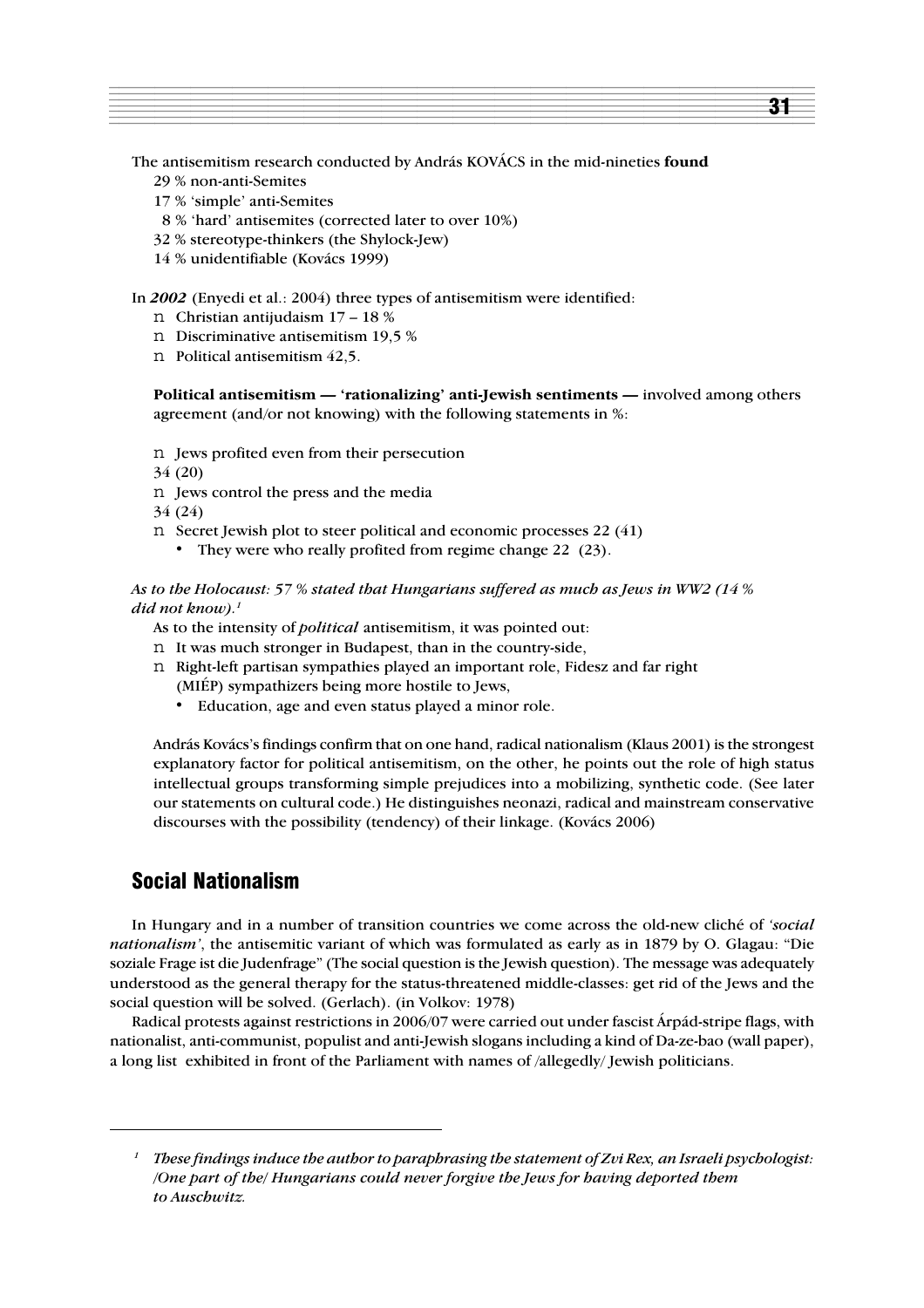| ______ |
|--------|
|        |
|        |
|        |
|        |
|        |
|        |
|        |
|        |
|        |
|        |
|        |
|        |

The social-nationalist character of the Hungarian right is not new either. The 1939 elections expressed this orientation. (1939 was the year of the first "Jewish law" in Hungary.) The radicalized right wing "state party" took 72% of the seats. Parties of openly fascist orientation, first of all the Arrow Cross Party, collected 30 % of the votes. Many 'mainstream' rightist MPs sympathized with Arrow Cross ideas. The formerly (and later) classically red industrial district of the Island Csepel became a stronghold of fascists. The major factor explaining this ultra rightist breakthrough was the ability to combine social demands with racist, antisemitic and nationalist propaganda.

*Social nationalism implying racism, xenophobia, fundamentalism and anti-semitism is an identity and culture based pseudo-answer to real problems.* As for the recent post-transition developments:

The *socio-economic problems* of broad segments are hard, amounting to

- n Loss of security,
- n Poverty,
- n Unemployment,
- n Sinking/threatened status etc.

The syndrome of socially rooted *mental deviations:*

- n *Repeated disillusionment* with regime change, governments of both colors, EU membership hoped for as panacea.
- n *Anomie, frustration,* aggression for its own sake.
- n Widely spread depression, alcoholism.

Xenophobia, racism, antisemitism, anti-roma attitudes play – among other things, with a "leader cult" on the right – the role of an *Ersatz-therapy* for mental and identity confusions, frustrations.

The primary perception of existential threats/chances is, however, overruled by manipulated partisan loyalties. The actual source of discontent/satisfaction is not social reality itself, but its interpretation prevailing in the camp one belongs to. If two people possess the same socio-economic characteristics and status traits, belonging to the (now majoritarian) rightist camp will cause the generation of dissatisfaction and pessimism. (According to the empirical research of Sonda-Ipsos in May 2007 with a probability of 86%). In the discourse of the nationalist party, the dominant left constitutes 'a new aristocracy' while genuine Hungarians, following the initiatives of a 'plebeian' Fidesz, will make 'a new majority'. The social basis of this Kulturkampf is, however, eroding, according to the data of the research of Századvég (close to Fidesz) 37 % would support a new political force.

#### The increasing global presence of social nationalism

Social nationalism is not just a Hungarian syndrome. In a postmodern world with the compression of time and place (Harvey: 1994), in the risk society of the New (or 2nd) Modernity (U. Beck: 1993, Beck – Giddens – Lash: 1994), in a context of "resistance *identity politics"* (Castells: 2000), nationalism, religious fundamentalism, antisemitism may (and do) *take over the task of regime criticism, opposition to domestic and global capitalisms.*

Not only – the frequently diabolized – S. Huntington (Huntington: 1996), but the highly respected Jaques Delors with many other progressive thinkers have pointed out that *culture is increasingly in the centre of political conflicts in the 21st century.* Stein Rokkan, a classic of political sociology developed the theory of a cyclical movement of cleavages: 1. With the fall of the supranational Roman Empire, territorial-cultural cleavages came to dominate 2. Following the industrial revolution, the pre-eminence of the economic (class) cleavage followed 3. With globalization a new central clash is emerging between "standardizing homogenization and cultural distinctiveness". (Rokkan: 1999, Rokkan – Urwin: 1982)

As H.-P. Kriesi underlines that the globalization cleavage has two dimensions: the economic (losers – winners) and the identity-related cultural ones. These are not yet organically combined, but the tendency for their linkage – especially in recently emerging right wing populism – is taking shape: the rich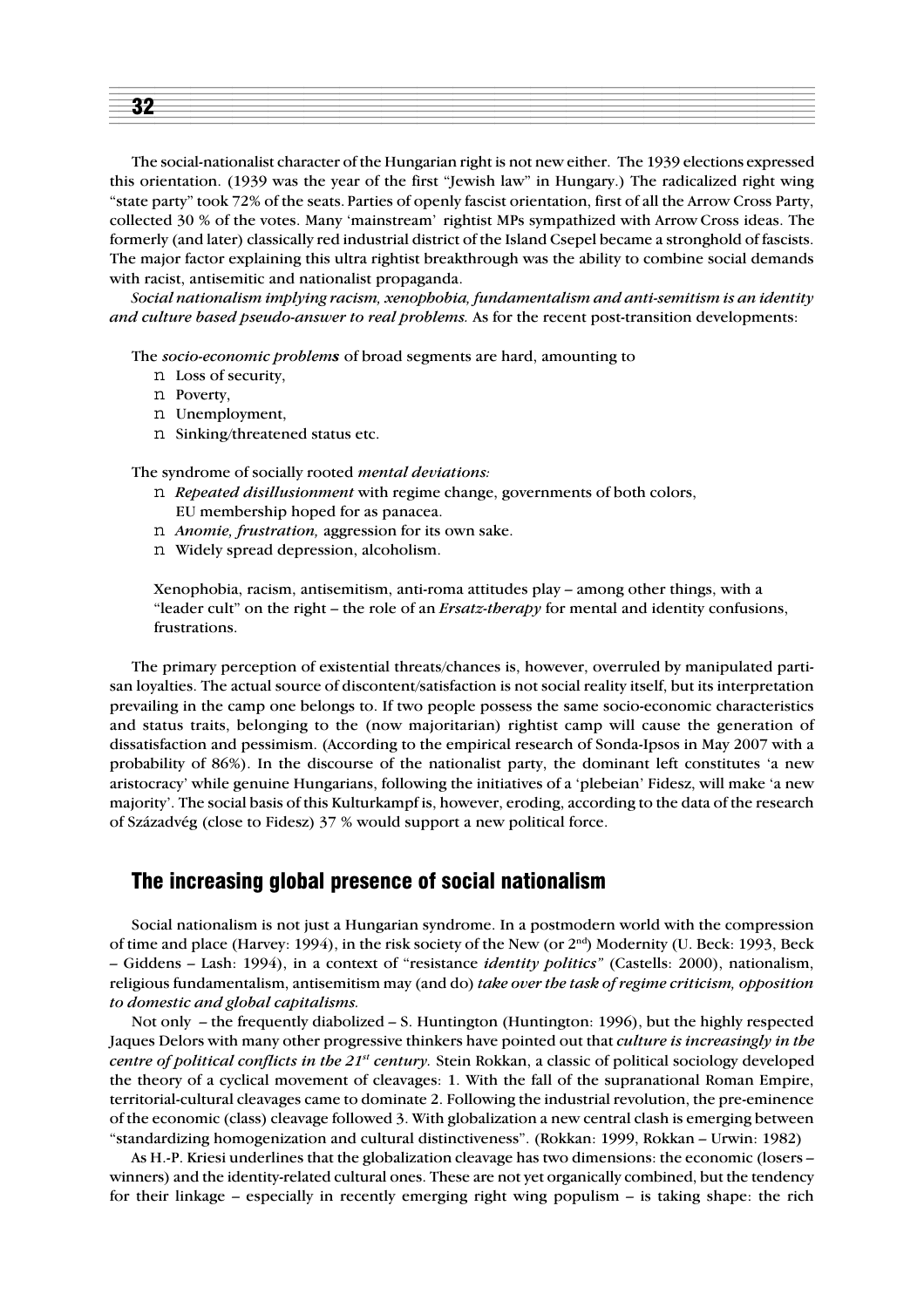| ___________ |  |  |     |
|-------------|--|--|-----|
|             |  |  |     |
|             |  |  | - - |
|             |  |  |     |
|             |  |  |     |
|             |  |  |     |

Cosmopolitans are confronted by the poor "patriots". (Kriesi: 2003) The *transformation of modernity, global capitalism* – leading to obsession with identity (A. Touraine: 1995) – create opportunity structures for the emergence of social nationalism world wide (from Le Pen over the Kaczinskys to Zyuganov…)

To sum up, the outlined identity based approach to the injustices of *global capitalism with the transformation of modernity* is to be structurally explained. An individualized network society replaces structured class society. (Beck: 1993, Castells: 2000) As to the chances for *regime opposition,* for taming New Capitalism helplessness prevails. *No actors*, no social basis are in sight:

- n No class structure, no "Klasse für sich",
- n No genuine left of centre force is on the scene able to fulfill the "normal" mission of social democracy: pursuing "politics against markets" (J. Esping-Andersen  $1985$ )<sup>2</sup>

#### Hungarian history and cultural politics

The strength of cultural politics in Hungary is paradoxically a sign of a new modernity, but also a product of a long troubled and often failed, traumatizing history of state formation and nation building (Márkus 1999), from the Turkish occupation to the peace Treaty of Trianon/Versailles followed by WW2 fought on the German side and than Communist dictatorship in the Soviet bloc, the defeat of the antitotalitarian uprising of 1956.

In Hungary, ever since the days of Joseph II, the enlightened Habsburg emperor, the response to the advance of the West has been divided along cultural lines. The division between those giving priority to "the Fatherland" or to "Progress", between tradition and modernization, has always been a cultural division. (Bibó: 1986) From Germany to Russia, contradictory cultural and political currents – Slavophiles and Zapadniks, adherents and opponents of a German Sonderweg (a special national development path deviant from the universal "Western"-type of development) – emerged along this cleavage. This remained true even throughout and after the communist era. Opposition to Communism was naturally organized and divided according to these complementary and contradictory principles of human rights and of collective memory (Touraine 1995): Sakharov and Solzhenytsin in Russia, the Polish Committee for the Defense of Workers (KOR) and the Church in Poland, two currents of opposition growing into a party system in Hungary the central cleavage of which continues the debate between"urbanizers" and "populists".

In the 30s of the 20<sup>th</sup> century Hungarian cultural life was torn apart by the opposed currents of 'folkish' *intelligentsia*, on one side, turning to 'the genuinely national peasantry', standing for a third way between Western capitalism and Eastern communism and the "urbanizers", on the other, Budapest based liberal/Leftist intellectuals with a significant share of assimilated Jews, committed to a Western model of socio-economic development. Post-communist party formation in which intellectual subcultures played a decisive role built this divide organically into the new party system, not without an edge of antisemitism. (Márkus: 1994, 1999, Kovács: 2005)

A centuries-old cultural struggle (Kulturkampf) along the lines of territorial and cultural cleavages is related to a particular (Hungarian and regional) type of social structure as a product of (semi-)exogenous modernization in the interface region of East Central Europe. (Szûcs: 1990) Hungarian sociologists and historians describe this pattern by the term "dualist social structure," (Erdei: 1987) meaning the functional coexistence and fight between a feudal or premodern traditional sector (including "historical" upper and middle classes, "historical" cultural elites) and a bourgeois sector (capitalist upper and middle strata, urban intellectuals and cultural elites) mainly recruited from ethnic subcultures. This kind of dualist society is typical of backward societies facing external challenges of capitalist development.

As S.M. Lipset has shown, cultural or ethnic minorities outside the national "core group," groups of "sociological deviants" who have not been fully integrated into society, often play a strong innovative

*<sup>2</sup> The Scandinavian countries may be – for cultural reasons – an exception.*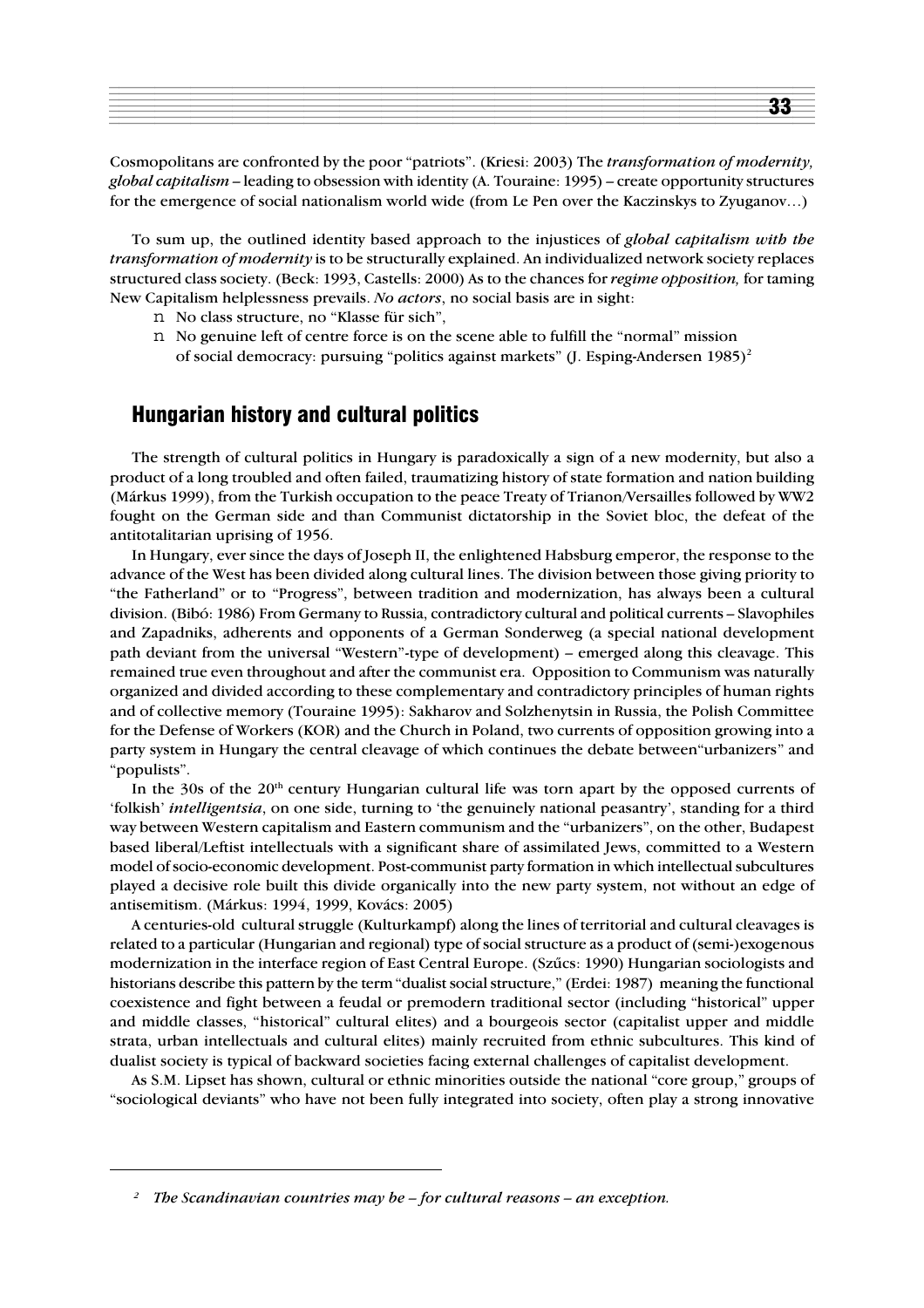

role when such challenges must be met, particularly when the ruling group is itself dominated by traditional values that contradict the requirements of economic, cultural and political modernization. This type of "non-organic modernization" is, however, "extremely vulnerable to political attacks from those who maintain traditional values" (Lipset 1969: 98).

In Hungary the Jews first of all, then the German-speaking population and, to some extent, smaller cultural-ethnic minorities such as the Armenians and the Greeks became the equivalent of the innovative "sociological deviants" described by Lipset. The preconditions of the special role of Jewry in all fields of modernization were given in their inherited cultural traditions conducive to embourgeoisement, in their presence in the spheres of finance and commerce and in the "free professions" – as a result of their exclusion from the feudal and estate-centered society – and in their linguistic and cultural assimilation. We cannot leave unmentioned the involvement of many Hungarian Jews in radical progressive and leftist thought and political movements, especially manifest in the "Jewish overrepresentation" in the failed Soviet type Council Republic of 1919. The counterrevolutionary post-Versailles syndrome was conducive to the emergence of the *national-Christian course of the Horthy regime with the components of*

- Territorial revisionism
- The doctrine of the Holy Crown, a symbol of Hungarian supremacy
- Christian nationalism standing against modernizing/revolutionary political ideologies
- The historical guilt of penetrating Jewry.

This prewar antisemitism of the historical upper and middle classes could be kept alive by pointing to the Jewish composition of the Communist Party leadership between 1945 and 1956.<sup>3</sup>

These "archaic" and more recent topics returned in a number of social nationalist protest events in late 2006, early 2007.

# Cleavage structure

The above mentioned tendencies with strong traits of historical continuity continued to define the general cleavage structure, practically 'frozen' (stabilized) (Lipset–Rokkan: 1969) since the early beginnings of the postcommunist party landscape in 1988/89. We point out three sets or families of cleavages present and intertwined in Hungarian politics (Márkus: 1994) leading to a polarized party system offering opportunity structures for political anti-Semitism.

#### *1. The family of territorial and cultural cleavages*:

This type of cleavage is decisive for the approach to modernization. *Traditionalist* forces stress historical continuity, are preoccupied with boundaries, with ethnocentric or cultural nationhood, favor community over society, prefer a strong authority, often in conjunction with a strong church. Their value orientations are particularist rather than universalist. They have a romantic inclination 'to love the rural', even if they are urban. *Radical* traditionalists are anti-modern, anti-Western, racists, while democratic *moderates* look for an 'organic' national path of modernization. *Westernizers* are outwardlooking, urban, in favor of catch-up modernization, individualism, and multi-cultural diversity. They – in the tradition of Enlightenment – stress secularism and human rights.

*2. The family of post-communist cleavages* has several dimensions: an ideological dimension of anti-communism which can be based either on national or religious identities or on the universalism of individual human rights and rationality; a political dimension expressed in the relationship to the successor party; a power (political, cultural and economic) dimension of competing elites and of the re-

*<sup>3</sup> We have to stress here, at the same time, a significant weight of Hungarian Jewry in the 1956 revolution and in the later anti-regime opposition.*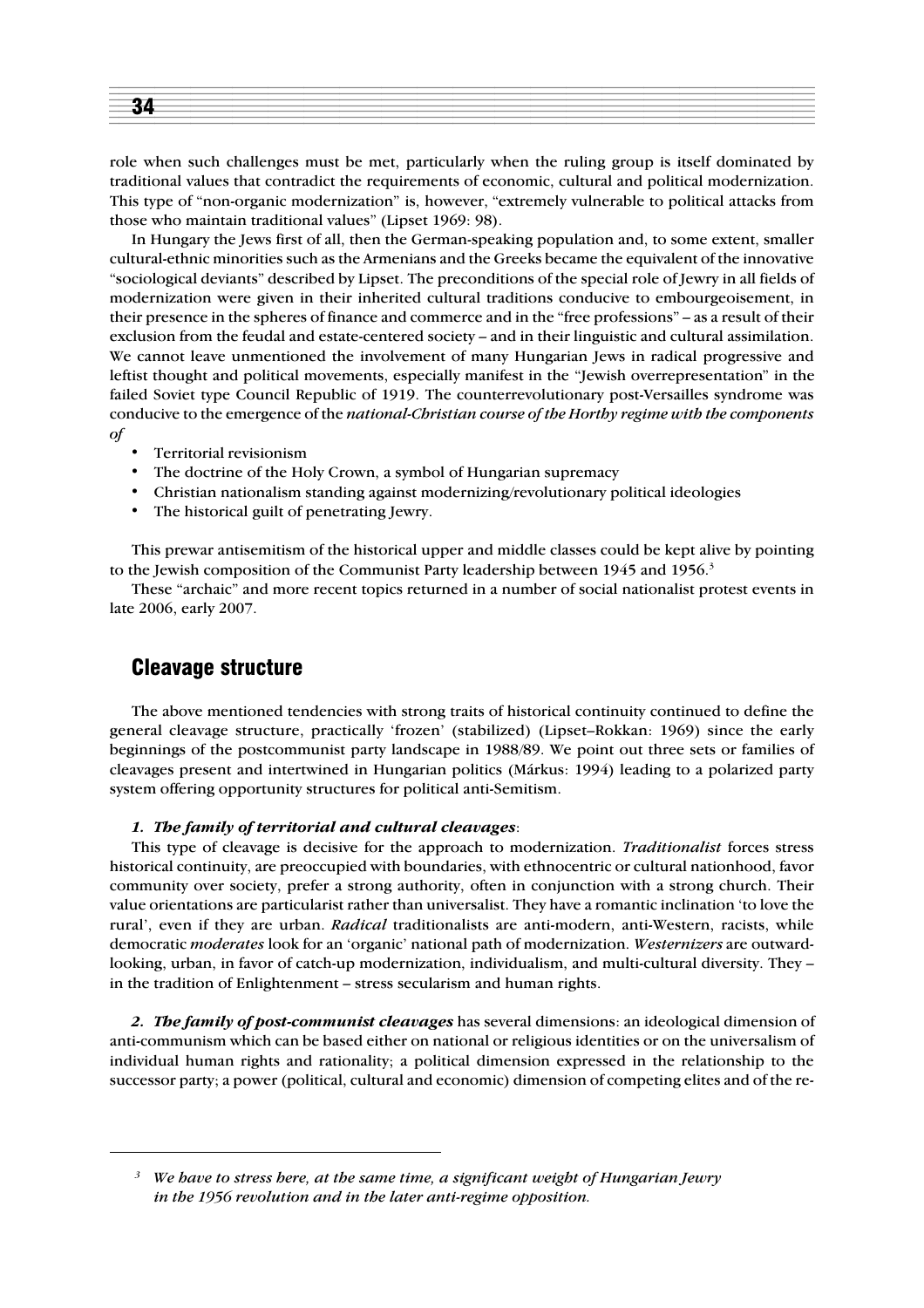definition of the rules of the game beyond and within politics; a structural dimension reflecting *the new form of dualism of the present society with a sector rooted in late communism and a sector of emerging capitalism;* an emotional and biographical dimension with a population split into those who feel their conditions were better in the last years of 'real socialism' and those who do not. On the left, paradoxically, radically pro-market ex-functionaries may demand a rupture with ancient regime mentality defended now by right wing populism.

*3. The family of socio-economic cleavages* has two poles. At one end: adjustment to global capitalism, the extension of the logic of self-regulating markets to society, culture and health care, radical neoliberalism, fast deregulation and privatization, a market-led distribution of wealth and incomes with significant inequalities. At the other end: the limitation and the regulation of markets, an active and strong interventionist nation state helping (allegedly) the losers, enhancing mobility and broadening the "national" middle classes. (Dauderstaedt – Gerrits – Márkus: 1999)

Table one

THREE AXES OF PARTY COMPETITION

*• Cultural/territorial cleavage*

| historical community of destiny<br>ethos of Human rights<br>multiculturalism<br>homogenization<br>collectivism<br>self-realization | <b>National traditionalists</b> | Westernizers |
|------------------------------------------------------------------------------------------------------------------------------------|---------------------------------|--------------|
| clericalism<br>secularism<br>authoritarian rule<br>consensual democracy<br>inclusion<br>exclusion<br>rationality<br>emotion        |                                 |              |

- *• Regime cleavage* Continuity/discontinuity of Kádárian communism
- *Socio-economic cleavage* state intervention marketization losers winners

We witness a polarized party system based on *mutually reinforcing cleavages and two opposed political cultures*. The romantic defenders of cultural identity, of historic continuity mobilizing through affective anticommunism and quasi-socialist rhetoric war with radically westernizing-globalizing libertarian, but also neoliberal forces respecting 'Sachzwaenge' and bearing strong elements of personal continuity with the ancient regime. In a society of "new capitalism" with great inequalities and insecurity, class struggle becomes dressed up as nationalist and anti-communist Kulturkampf.

# Is antisemitism becoming a cultural code?

Shulamit Volkov demonstrated that in the late  $19<sup>th</sup>$  ct. in French and German societies – with the "Jewish question" becoming the symbol of two polarized political cultures – different concepts and attitudes became linked by anti-Semitism as a code, by anti-Semitism as a catch-word. It was the sign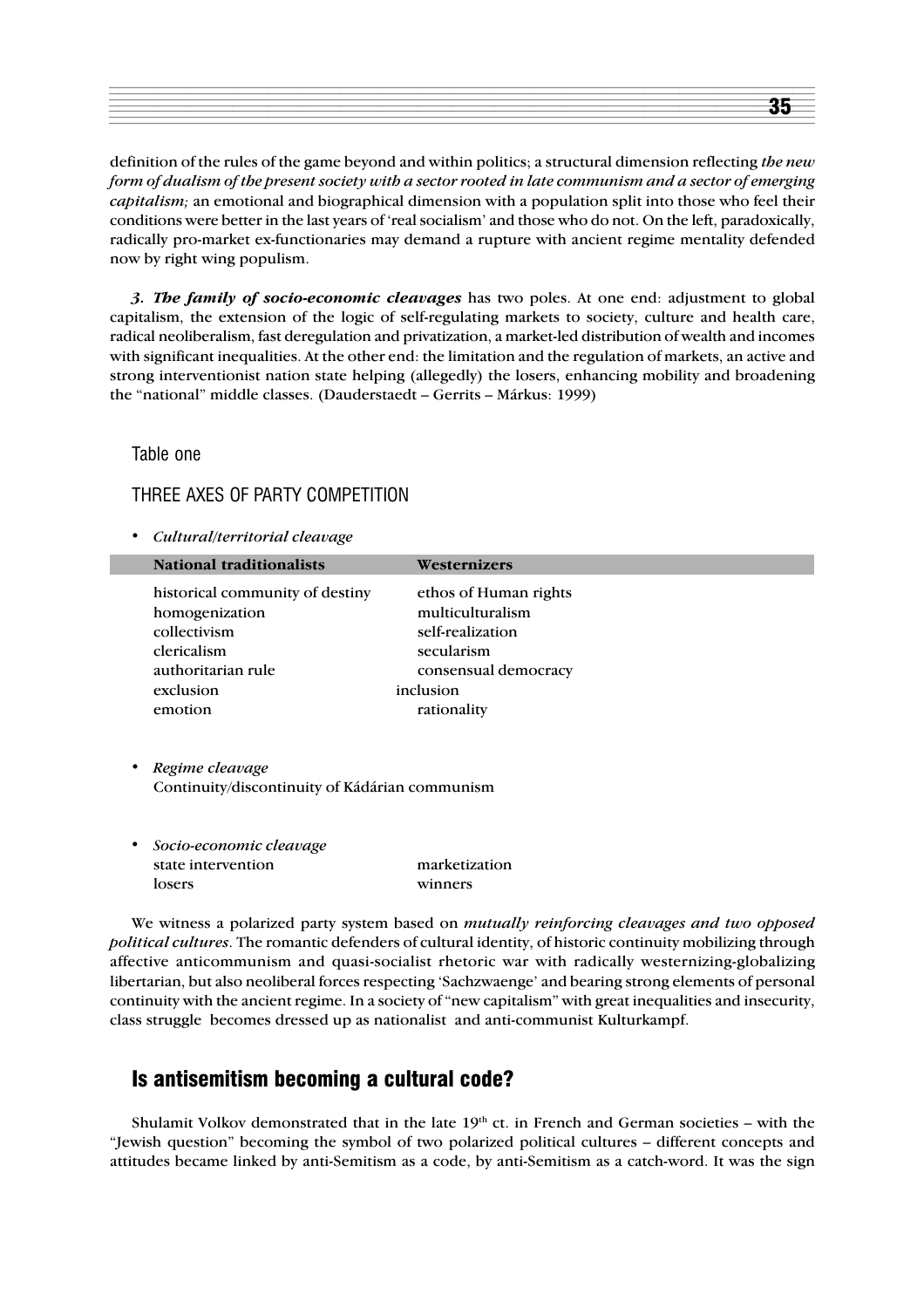

through which the two camps, that of progress, emancipation and that of aggressive nationalism, antimodernity were distinguished. (Volkov:  $1978$ )<sup>4</sup>

In Hungary – based on the outlined structure of mutually reinforcing, culturally dominated cleavages – we also witness a deep division (Spaltung), not only of politics, of regions, but also of society, of cultures. Symmetrically to a "cultural left" representing multiculturalism and libertarian values simultaneously with pro-market (neoliberal) "right wing" policies, might a strong and active xenophobic right emerge in Hungary open to antisemitism with pseudo-socialist positions? As to the center of (the right), we doubt (though theoretically do not fully rule out) this development. There are at least three *Gestalten* presenting a plurality of personalized/symbolic cultural foes (Feindbilder) on the right.

- 1. One is the exploiting multinational capitalist (like G. Soros) and/or the leaders of the EU or of the IMF.
- 2. Foreign financial capital is served by the "Bolshi", the Communist, the post- or ex-*Communist,* like prime minister F. Gyurcsány, the anti-national traitor.
- 3. Hungarianhood, community is undermined by the out-group alien, *"the other".*

The three elements lend themselves to a synthetic centrality of each, but it is open and changing, which will be the 'enemy number one'.

There are analogous Feindbilder spread on the other side: 'the fascists', 'the antidemocrats', the real heirs to communist mentality.

Shulamit Volkov describes the gradual, but swift cognitive process of symbol creation with the centrality of a symbolic hate of Jewry being the abstraction of everything contradicting to Deutschtum. (Volkov: 1978) In his concept of *national antisemitism* Klaus Holz, through his internationally comparative hermeneutic analyses, pointed out the image of the Jew as a universal "non-identity" vitally threatening/ destroying all particular identities and communities (Gemeinschaft). This is the background for the change of the positions of the victim (in this interpretation: the nation) and the Jew, the perpetrator). (Taeter-Opfer-Umkehr). (Holz 2001)

Will thus antisemitism – on the background of a cleavage structure with *the main divide between universalist Westernization and particularist nationalist self-defense – become the cultural code playing a central role in political mobilization in Hungary?* Viktor Karády's position is clear: In a broader context, i.e. far beyond anti-Semitism as such, in the context of the historical Jewish role in the process of Westernization, the relationship to Jewry seems to be for him one of the main sources of the present ideological division. (Karády: 2001: 67–69) András Kovács, in commenting this view, points to the hypertrophic role of intellectual subcultures in the Hungarian party formation. In this sense we referred to the formation of milieu parties. (Kovács: 2005, 2006, Márkus: 1994). We see a mutual reinforcing of these argumentations.

Our impression, however, is that *the central Feindbild (foe) for the leadership of Fidesz, the mainstream right is, at present, not the Jew, but the "komcsi", the Bolshi.* "The" (main) opposition party Fidesz, integrated into the European family of the Peoples' Party is mostly cautious to voice openly anti-Semitic statements, several times it even encourages some anti-antisemitic actions. There are, however, signs of a double-speak, an affinity, a similarity of language, a routine of friendly communication with openly anti-Semitic forces, actors. (Marsovszky: 2002)

In some rightist movements whose adherents are close to or even under the umbrella of Fidesz – as we saw it in the course of mass mobilization events and in the apology of the Árpád-striped flag as a national symbol by key politicians of Fidesz – antisemitism *is* the essential cultural code. There are quite a number of phenomena illustrating the activity and the partial success of those intellectual groups who spread an anti-Semitic language as a general framework for a symbolic interpretation of the world and as a sign of choice, of belonging to a cultural and political camp. (Kovács: 2006)

*<sup>4</sup> E. Castells in his comprehensive work on the information age also stresses the renewed centrality of cultural codes. (Castells 2000)*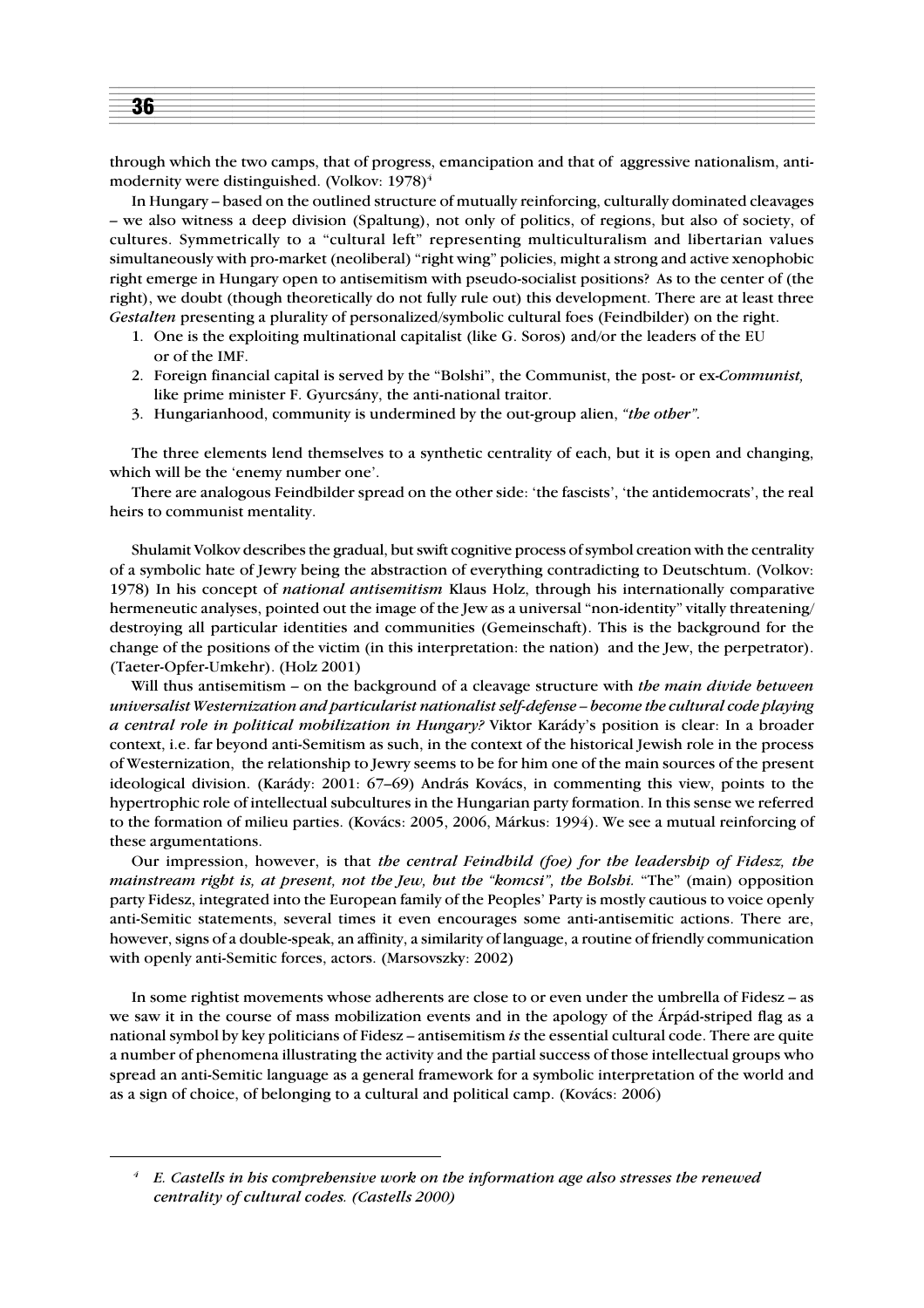### Will Europe rescue us from antisemitism?

It is good news that the Union pursues a no-tolerance strategy fighting discrimination, racism with measures, legislative norms on the community level. European legislation will help or even force the Hungarian courts to sanction – much more seriously as is the case now — racist hate-speech and Auschwitz-Lüge.

We get, however, an ambivalent impression, if we examine the empirical data on anti-Semitism in the EU. *On the level of European member (and non-member) states* empirical research points out the continuity (or revival) of anti-Semitic prejudices. We refer here to the results of a recent comparative project of the Anti-Defamation League (www.adl.org)

#### *Table 2*

FINDINGS for *12 European countries in* 2004:

Austria, Belgium, Denmark, France, Hungary, Italy, Germany, Poland, the Netherlands, Spain, Switzerland, UK

Agreement with the STATEMENTS: "IT IS PROBABLY TRUE THAT JEWS…"

|                                               | Europe | <b>Hungary</b> | <b>Germany</b> | Poland |
|-----------------------------------------------|--------|----------------|----------------|--------|
| More loyal to Israel                          | 43     | 55             | 20             | 43     |
| Too much power on<br>global financial markets | 32     | 55             | 24             | 43     |
| Too much talk<br><b>ABOUT HOLOCAUST</b>       | 42     | 46             | 48             | 52     |
| Responsible for the<br>death of Jesus         | 20     | 20             | 18             | 39     |

We also witness a measure of anti-Zionist and anti-Israeli bias in European politics and – even more – in mass media (the climate is reflected in Eurobarometer surveys pointing out that a majority of Europeans look upon Israel as the number one threat for world peace.) According to a research of the BBC World Service comprising 27 countries and 28 000 questioned, 56 % meant that the effects of Israel upon the world were mainly bad. (*www.index.hu, 06.03.07*.)

There are partial, but not insignificant attempts by some European politicians and journalists at constructing anti-Americanism compensating the weakness of European identity. Some observers point out that this way of thinking have antisemitic connotations. (Markovits: 2007)

#### Discontents of Hungarian Jewry

There is a more than 140 years old "assimilation contract" (Karády: 1993, 2001): on one side, the Hungarian state/nation not only emancipates the Jews, but grants opportunities for their advance in the social and economic field, Jews, on the other side, undertake cultural Magyarization. This was – in multiethnic k.u.k. Hungary – also intended by the historical ruling classes to demonstrate a desirable model for nationalities threatening the integrity of Great Hungary. After the traumatizing peace treaty of Versaille/Trianon bringing about a significant measure of ethnic homogenization, the "national-Christian course" of the Horthy period elevated anti-Semitism to the level of a dominant ideological doctrine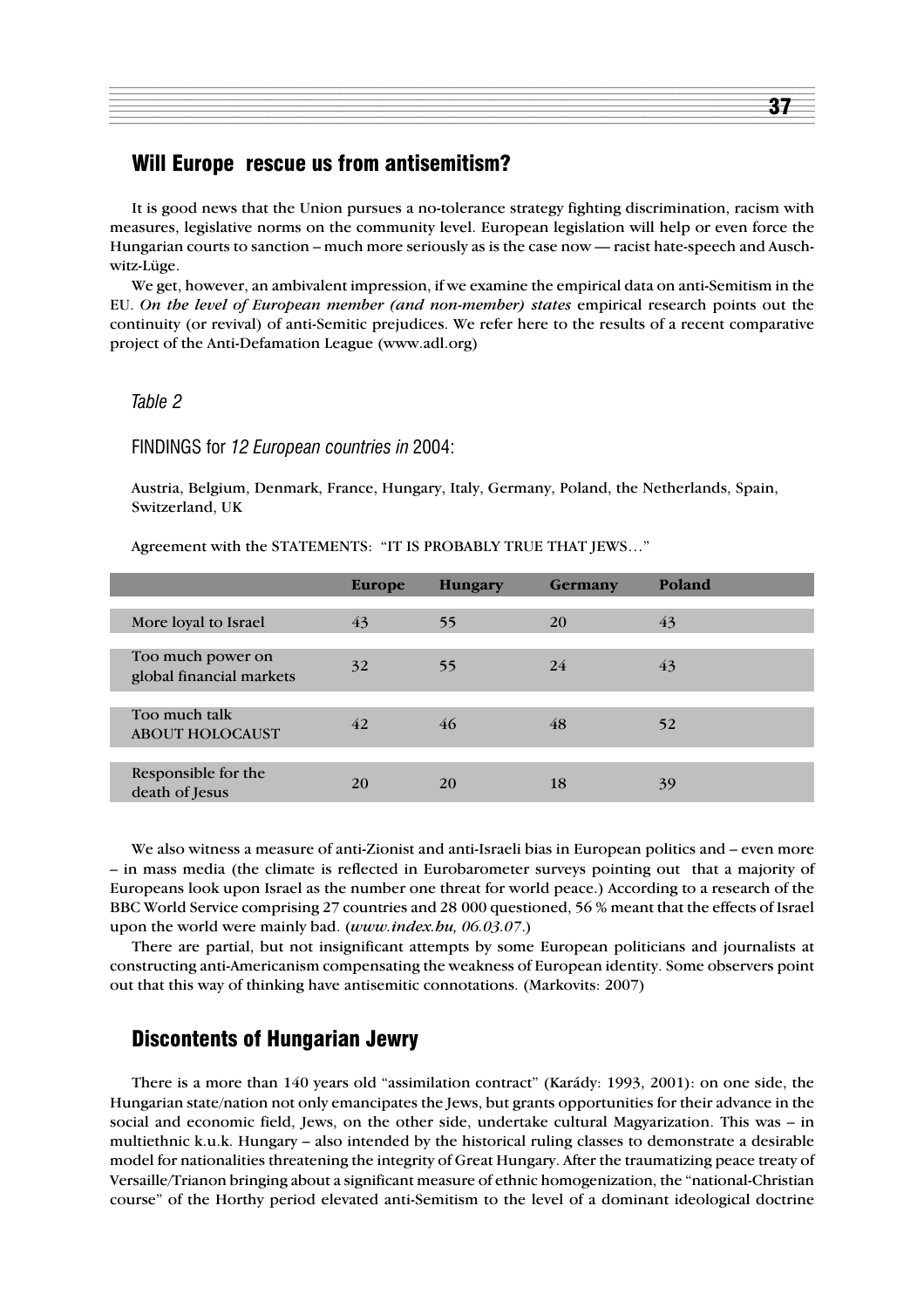| <b>KX</b> |  |
|-----------|--|
|           |  |
|           |  |

accompanied with 'adequate' anti-Jewish measures, legislation– in spite of a resisting and helping minority – with the Hungarian participation/indifference in the Holocaust demanding nearly 600000 victims.

Around 100 000 Jews still live in Hungary and the majority continues one or another version of an assimilation strategy. The recent open manifestations of antisemitism did not change this, but brought about a significant stress. What I experience, as a response to (and a part of) political hysteria, is anxiety, fear, frustration in the older and middle generations. But there are also signs of political or identity based opposition among the young.

# Elements of therapy

How can be antisemitism in Hungary mitigated? My fragmented answers, my points are tentative and probably subjective.

- "Education, education, education…" taking into consideration that hardly any Vergangenheitsbewaeltigung (coming to terms with the past) took place neither to recent, nor to the more distant history.
- Reshaping, "Europeanizing" the mainstream right is a very urgent, but very difficult task implying a break both with the pre-war völkish heritage and postmodern populism.
- The former changes could open the long way from confrontational to consensual politics crowding out Feindbilder and scape-goating.
- More attention is to be paid to the social consequences of reform policies. We need as much taming of capitalism as possible – involving a transformation of an excessively pro-market Left – in spite of the constraints (Sachzwaenge) posed by global capitalism allowing only for a limited scope of a politics of taming.
- On the EU-level, we need less national egoism, more empathy of European (EU-15) citizens and elites for the newcomers. One ought to de-tabooize the re-thinking of the Maastricht criteria.

#### LITERATURE

Attila Ágh (2006): *"The Future of Europe as seen from Hungary: The Need for an Enlarged Identity in an Enlarged Europe".* Zeitschrift for Internationale Politik und Gesellschaft. H. 1.

Beck, Ulrich (1993): *Die Erfindung des Politischen. Zu einer Theorie reflexiver Modernisierung.* Frankfurt/Main: Suhrkamp Verlag.

Beck, Ulrich–Giddens, Anthony–Lash, Scott (1994): *Reflexive Modernisation.* Cambridge: Polity Press.

Bibó István (1986): *Válogatott tanulmányok*, 1 – 4, Budapest, Magvetõ

Castells, Manuel (2000): *The Power of Identity.* Oxford. Blackwell.

Dauderstädt, M. – A. Gerrits – G. Márkus (1999): *Troubled Transition: Social Democracy in East Central Europe. How social democrats, after the collapse of communism, face the task of constructing capitalism*. Friedrich Ebert Stiftung - Wiardi Beckman Stichting – Alfred Mozer Stichting. 1999. Bonn – Amsterdam.

Enyedi Zsolt – Fábián Zoltán – Sík Endre (2004): *"Nõttek-e az elõitéletek Magyarországon?"* In: Kolosi Tamás et al. ed. Társadalmi Riport. Budapest. TÁRKI. 375 – 400.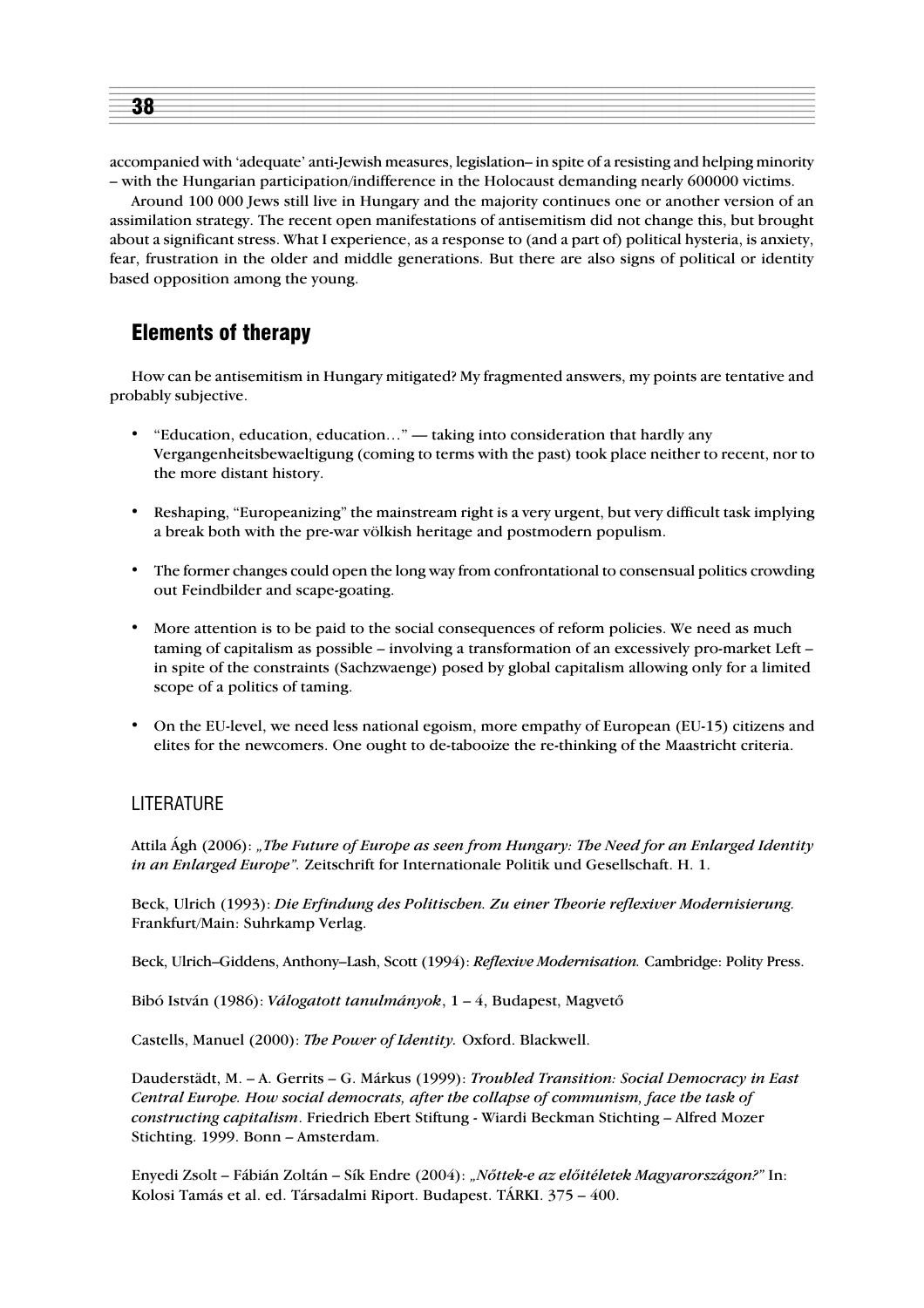Erdei Ferenc (1987), *A magyar társadalom*. Budapest. Gondolat.

Esping-Andersen, Gosta (1985): *Politics against Markets — The Social Democratic Road to Power*. Princeton Holz, Klaus (2001): *Nationaler Antisemitismus. Wissenssoziologie einer Weltanschauung*. Hamburger Edition

Karády Viktor (2001): *Önazonosítás, sorsválasztás*. Új Mandátum. Budapest.

Karády Viktor (1993): *Beyond Assimilation: Dilemmas of Jewish Identity in Contemporary Hungary*. Discussion Papers. No. 2. Collegium Budapest.

Kovács András (1999), *"Antiszemitizmus Magyarországon az 1990-es években."* In: Kovács A. ed*. A modern antiszemitizmus*. Budapest. Új Mandátum. 395 – 420.

Kovács András (2005): *A kéznél levõ idegen.* Budapest.

Kovács András (2006): *Antiszemita elõitéletek a mai Magyarországon.* Disszertáció tézisei. (Manuscript) MTA KI.

Kriesi, Hans-Peter (2005): *Parties as mobilizing agents of the political conflict potentials linked to European integration.* Universitaet Zürich.

Lipset, S. M.– Rokkan, S. (1967): *"Cleavage Structures, Party Systems and Voter Alignments: An Introduction"*, *Party Systems and Voter Alignmets: Crossnational Perspectives*. New York.

Lipset, S. M. (1969): *Revolution and Counter-Revolution: Change and Persistence in Social Structures*. London.

Markovits, S. Andrei (2007): *Uncouth Nation: Why Europeans Dislike America*. Princeton.

Márkus, G. György (2006): *"Aufstieg und Fall des Sozialnationalismus in Ungarn."* Neue Gesellschaft – Frankfurter Hefte. 6. 2006. 22 – 26.

Márkus, G. György (1999): *"Hungarian Cleavages and Parties Prior to 1989. Cleavages and Parties in Hungary after 1989."* In: Kay Lawson eds. Cleavages, Parties and Voters. 1999. Praeger. Westport, Connecticut, London.61-77. 141-159.

Márkus, G. György (1994): *"Parties, Camps and Cleavages in Hungary",* Social Democracy in a Post-Communist Europe (Ed. M. Waller et al.), London, Frank Cass, 1994. pp. 154-170

Marsovszky Magdolna (2002): *"Premier Orbán bei Rechtsradikalen zu Gast."* Medienpolitische ver-di Zeitschrift. N. 3

Ringel, Angela (eds) (2002): *Österreichs verwundete Seele – 20 Jahre nach Erwin Riegel.* Wien. K+S.

Rokkan, Stein (1999): *State Formation, Nation Building and Mass Politics in Europe*. Ed. P. Flora et al. Oxford University Press.

Rokkan, Stein – Urwin, Derek: (1982): *The Politics of Territorial Identity.* London. Sage.

Szûcs Jenõ (1990): *Die drei historischen Regionen Europas*. Frankfurt. Neue Kritik.

Touraine, A. (1995): *Critique of Modernity*. Oxford (UK) - Cambridge (USA). Blackwell.